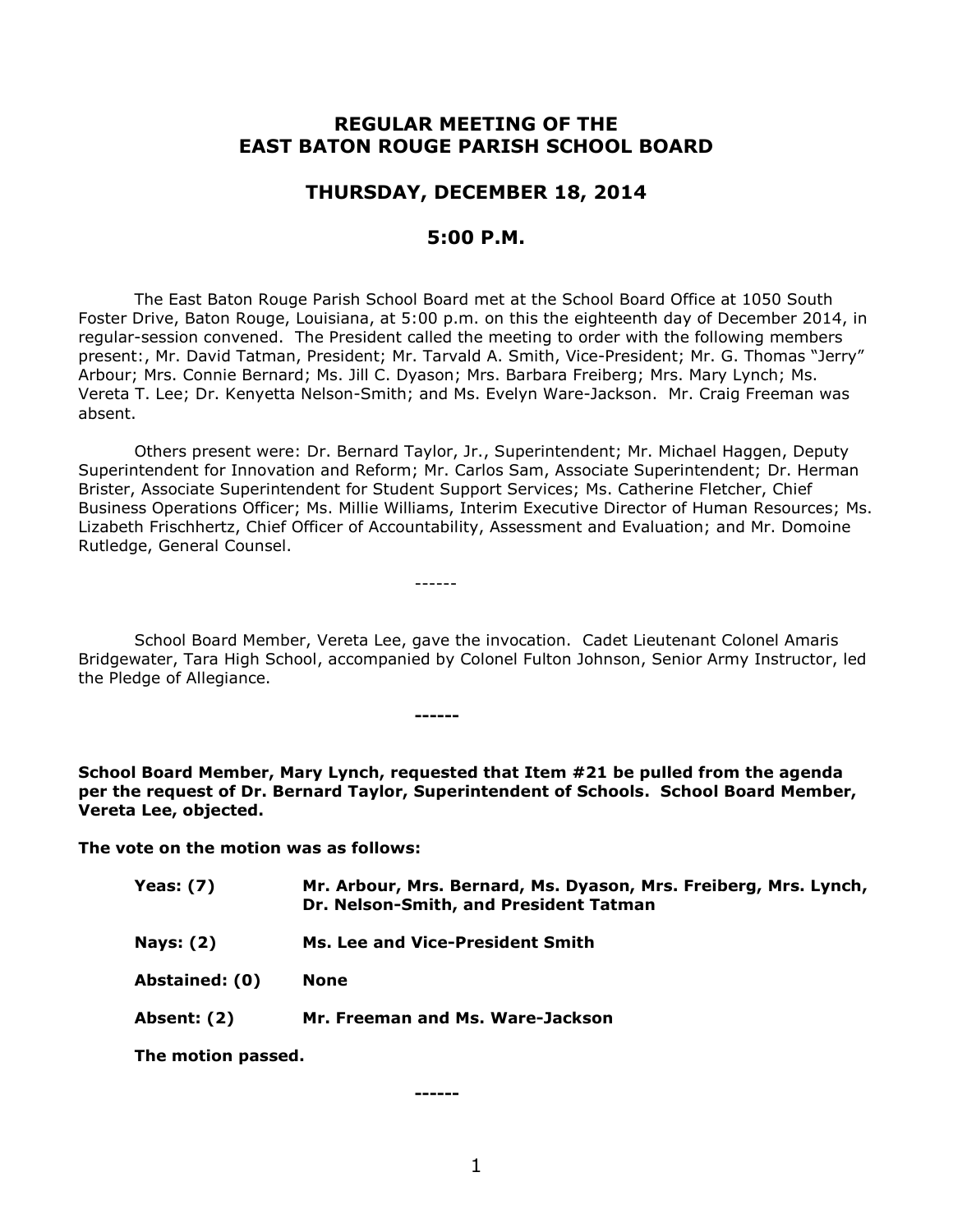**Recognition of School Board Members Jerry Arbour, Craig Freeman, and Mary Lynch for their service to the children of East Baton Rouge Parish School System during their tenure as a School Board Member.**

# **Approval of Minutes of the November 20, 2014, School Board Meeting, and the December 4, 2014, Committee of the Whole Meeting**

**------**

### **By Ms. Dyason**

Resolved, that, the reading of the minutes of the East Baton Rouge Parish School Board meetings of November 20, 2014, and the December 4, 2014, Committee of the Whole, be dispensed with and that they be approved as published in the Official Journal.

#### **Seconded by Mrs. Lynch**

**Unanimously adopted by a vote of the members present. (Mr. Freeman was absent.)**

**------**

**Authorization for Staff to Advertise, Accept the Low Bid Meeting Specifications, and Make the Award of a Contract for Classroom Improvements**

#### **By Mrs. Lynch**

Resolved, that, the East Baton Rouge Parish School Board does hereby give authorization for staff to advertise, accept the low bid meeting specifications, and make the award of a contract for the classroom improvements at Riveroaks Elementary School and Wedgewood Elementary School, or reject any and all bids for just cause in accordance with the Louisiana Public Bid Law; Louisiana Revised Statutes; Title 38; Chapter 10.

#### **Seconded by Vice-President Smith**

#### **Discussion followed.**

#### **The following substitute motion was made.**

#### **By Mrs. Freiberg**

Resolved, that, the East Baton Rouge Parish School Board does hereby give authorization for staff to advertise, accept the low bid meeting specifications, and make the award of a contract for the improvements at Riveroaks Elementary School and Wedgewood Elementary School, excluding new classroom additions – four (4) plex or six (6) plex, or reject any and all bids for just cause in accordance with the Louisiana Public Bid Law; Louisiana Revised Statutes; Title 38; Chapter 10.

### **Seconded by Mrs. Bernard**

### **Discussion continued.**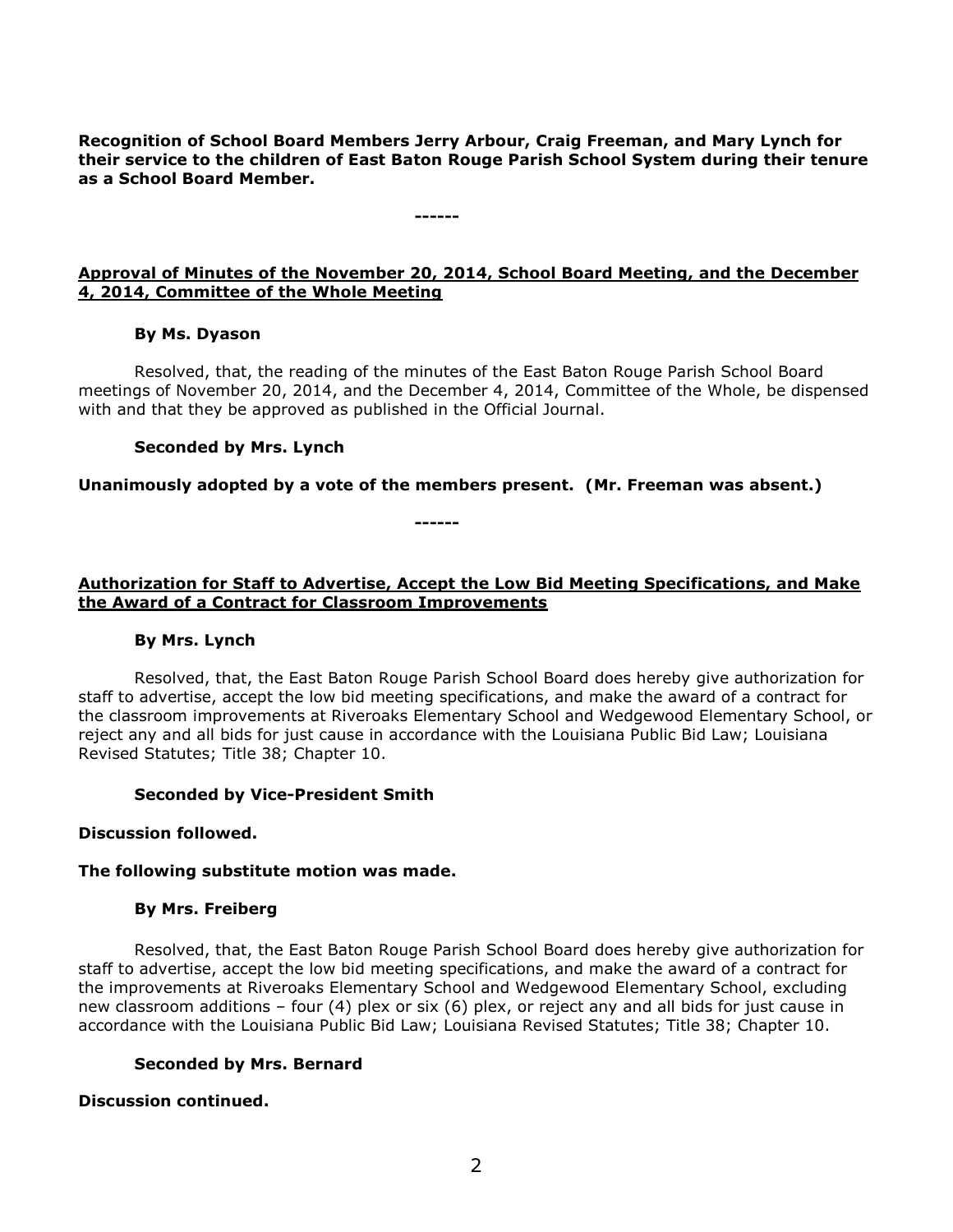**The substitute motion was withdrawn by the originator and seconder.**

**The vote on the original motion was as follows:**

| <b>Yeas: (7)</b> | Mr. Arbour, Ms. Lee, Mrs. Lynch, Dr. Nelson-Smith, Vice-<br>President Smith, President Tatman, and Ms. Ware-Jackson |
|------------------|---------------------------------------------------------------------------------------------------------------------|
| <b>Nays: (0)</b> | None                                                                                                                |
| Abstained: (2)   | Ms. Dyason and Mrs. Freiberg                                                                                        |
| Absent: (2)      | Mrs. Bernard and Mr. Freeman                                                                                        |
|                  | The original motion was approved.                                                                                   |

**------**

### **Approval of a Contract**

#### **By Mrs. Freiberg**

Resolved, that, the East Baton Rouge Parish School Board does hereby approve a contract for Professional Services between the East Baton Rouge Parish School Board and Fusion Architecture, APC for Insurance Statement of Values for properties owned by East Baton Rouge Parish School Board for an amount not to exceed \$5,000 per facility.

### **Seconded by Ms. Lee**

**Unanimously adopted by a vote of the members present. (Mr. Freeman was absent.)**

**------**

### **Approval of Consent Agenda Items, Excluding Item #14**

### **By Dr. Nelson-Smith**

Resolved, that, the East Baton Rouge Parish School Board does hereby approve the Consent Agenda items, excluding item #14.

### **Seconded by Ms. Ware-Jackson**

**Unanimously adopted by a vote of the members present. (Mr. Freeman was absent.)**

**------**

*The following items were approved as part of the Consent Agenda:*

**------**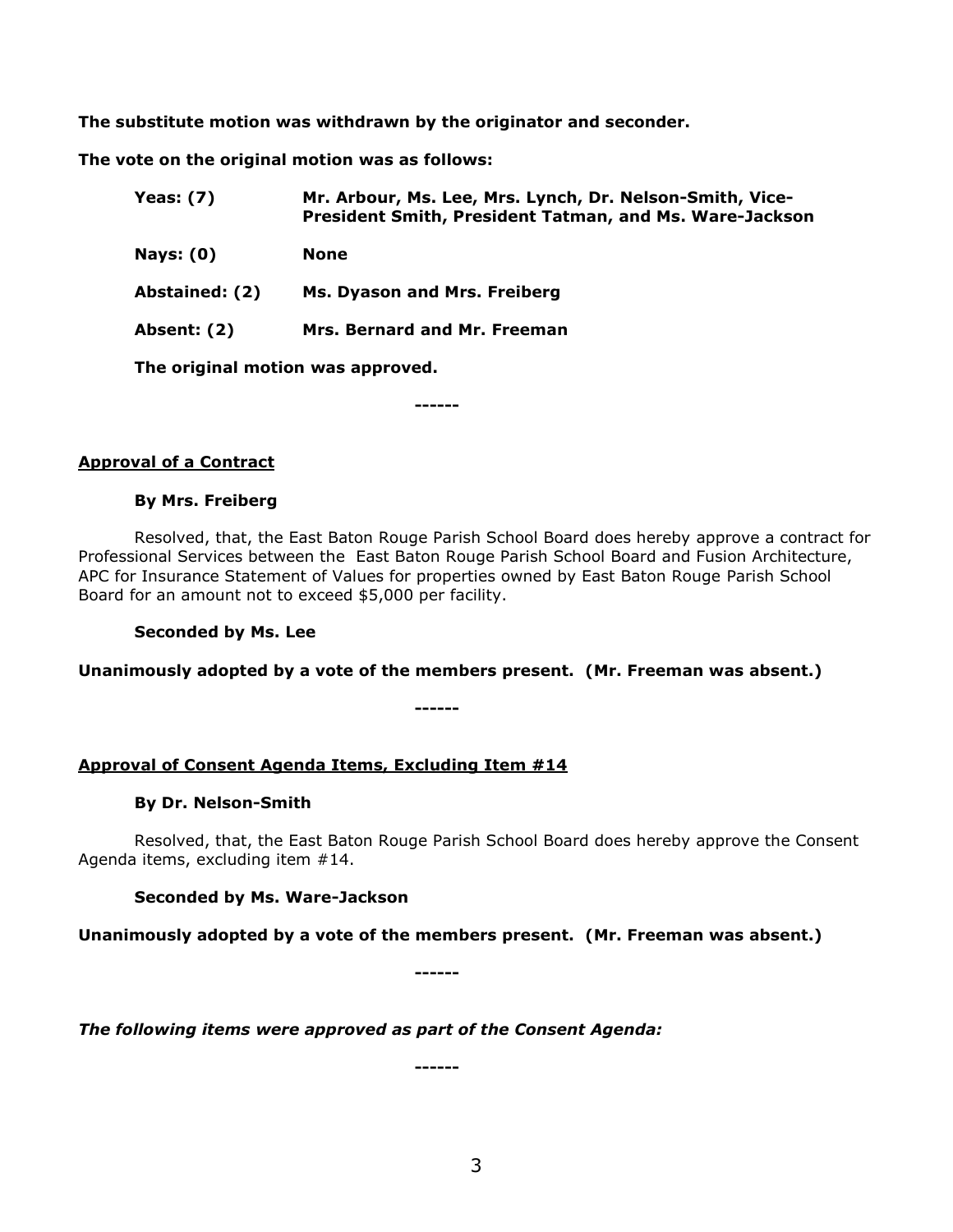# **Items approved by the Committee of the Whole for recommendation to the Board:**

Approval of the Striving Readers Comprehensive Literacy (SRCL) Program Grant in the amount of \$1,193,800.00.

Approval of a professional services agreement between the East Baton Rouge Parish School Board and Discovery Education Assessment in the amount of \$17,500.00 to provide professional development. (Funding Source: Curriculum and Instruction)

Approval to negotiate a contract with Grade Results to provide professional services as it relates to the Moving Forward initiative in an amount not to exceed \$360,000.00.

------

# *END OF CONSENT AGENDA ITEMS*

**------**

### **Approval of Settlement of a Lawsuit**

#### **By Mr. Arbour**

Resolved, that, the East Baton Rouge Parish School Board does hereby accept the recommendation of Mr. Domoine Rutledge, General Counsel, East Baton Rouge Parish School Board, in the matter of: Karen R. Crawford v. EBRPSB, et al, Docket No.: 600,558, Section 22; 19th JDC.

### **Seconded by Vice-President Smith**

#### **The vote on the motion was as follows:**

| Yeas: (9) | Mr. Arbour, Ms. Dyason, Mrs. Freiberg, Ms. Lee, Mrs. Lynch, Dr. |
|-----------|-----------------------------------------------------------------|
|           | Nelson-Smith, Vice-President Smith, President Tatman, and Ms.   |
|           | Ware-Jackson                                                    |

**Nays: (0) None**

- **Abstained: (1) Mrs. Bernard**
- **Absent: (1) Mr. Freeman**

**The motion was declared adopted.**

**------**

### **Approval of an Addendum to Contract with Pediatric Services of America, Inc.**

**By Vice-President Smith**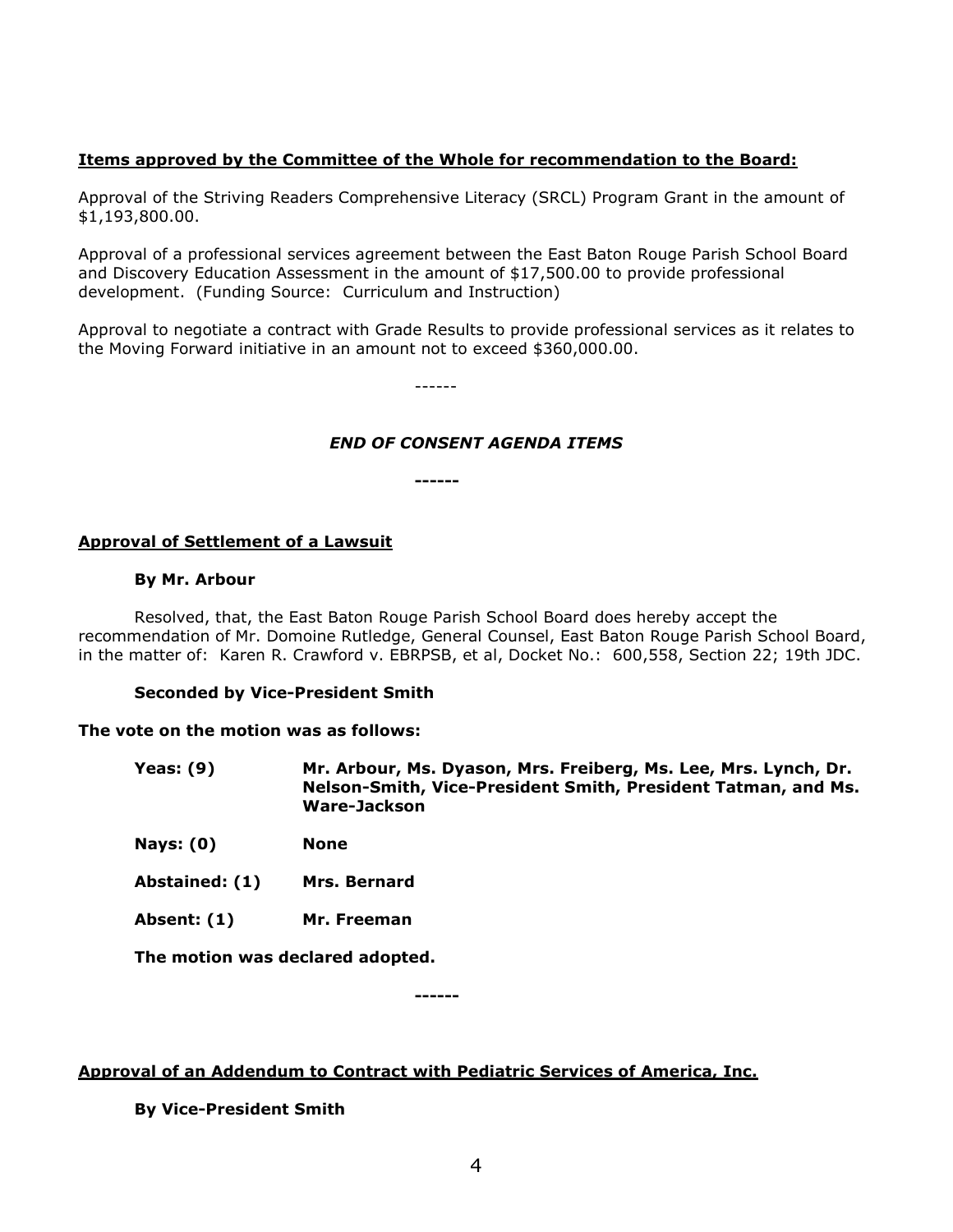Resolved, that, the East Baton Rouge Parish School Board does hereby give approval of an addendum to the professional services contract between the East Baton Rouge Parish School Board and Pediatric Services of America, Inc., in the amount of \$58,240.00 to include LPN nursing services for a student at Southdowns Elementary School. (Funding Source: IDEA – Part B Funds).

#### **Seconded by Ms. Lee**

#### **The vote on the motion was as follows:**

- **Yeas: (9) Mr. Arbour, Mrs. Bernard, Mrs. Freiberg, Ms. Lee, Mrs. Lynch, Dr. Nelson-Smith, Vice-President Smith, President Tatman, and Ms. Ware-Jackson**
- **Nays: (0) None**

**Abstained: (1) Ms. Dyason**

**Absent: (1) Mr. Freeman**

**The motion was declared adopted.**

**------**

#### **Approval of Grant**

#### **By Dr. Nelson-Smith**

Resolved, that, the East Baton Rouge Parish School Board does hereby approve the Dow Promise Grant in the amount of \$15,200.00.

### **Seconded by Mrs. Bernard**

### **Unanimously adopted by a vote of the members present. (Mr. Freeman was absent.)**

**------**

# **Authorization for Staff to Advertise, Accept the Low Bid Meeting Specifications, and Make the Award of a Contract for Classroom Improvements**

### **By Vice-President Smith**

Resolved, that, the East Baton Rouge Parish School Board does hereby give authorization for staff to advertise, accept the low bid meeting specifications, and make the award of a contract for the classroom improvements or replacement at University Terrace Pre-K, or reject any and all bids for just cause in accordance with the Louisiana Public Bid Law; Louisiana Revised Statutes; Title 38; Chapter 10.

## **Seconded by Dr. Nelson-Smith**

**Discussion followed.**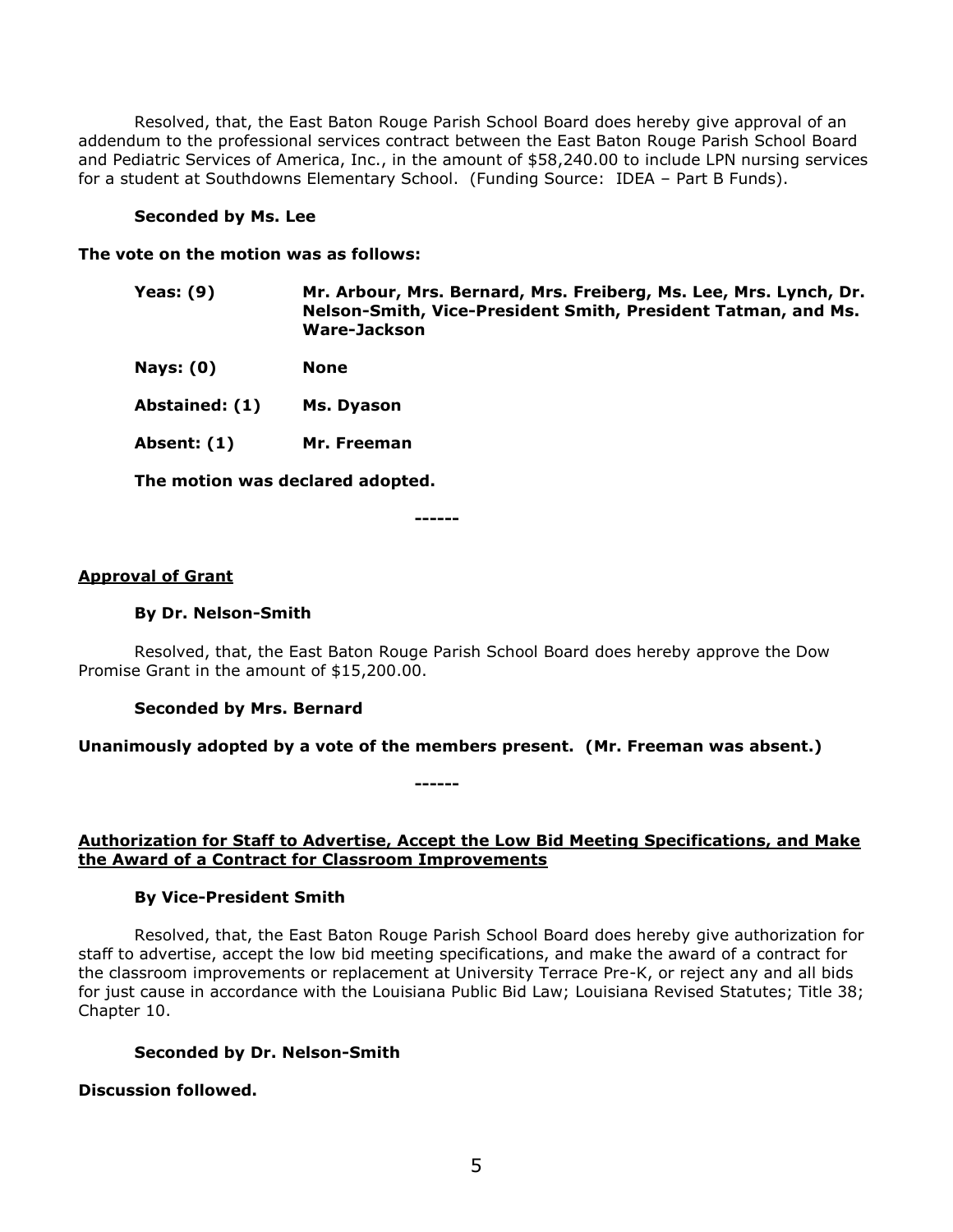#### **The following substitute motion was made.**

### **By Mrs. Freiberg**

Resolved, that, the East Baton Rouge Parish School Board does hereby give authorization for the building to be demolished and a new building be built.

### **Seconded by Mr. Arbour**

**The substitute motion was unanimously adopted by a vote of the members present. (Mr. Freeman was absent.)**

**------**

#### **Approval to Restating 457(b) Deferred Compensation Plan Document**

#### **By Mrs. Bernard**

Resolved, that, the East Baton Rouge Parish School Board does hereby approve the restated 457(b) Deferred Compensation Plan document between the East Baton Rouge Parish School System and the Variable Annuity Insurance Company (VALIC) for the "cash-out" provision due to legislative changes.

#### **Seconded by Mrs. Freiberg**

### **Unanimously adopted by a vote of the members present. (Mr. Freeman was absent.)**

**------**

**Approval of Cooperative Endeavor Agreement**

#### **By Ms. Dyason**

Resolved, that, the East Baton Rouge Parish School Board does hereby approve a Cooperative Endeavor Agreement between the East Baton Rouge Parish School System and the Louisiana Department of Education regarding ACT testing and related matters.

### **Seconded by Mrs. Freiberg**

#### **Unanimously adopted by a vote of the members present. (Mr. Freeman was absent.)**

**------**

## **Approval to Defer Electing Board Leadership Annually**

#### **By Ms. Lee**

Resolved, that, the East Baton Rouge Parish School Board does hereby approve the election of Board Leadership annually instead of every two (2) years.